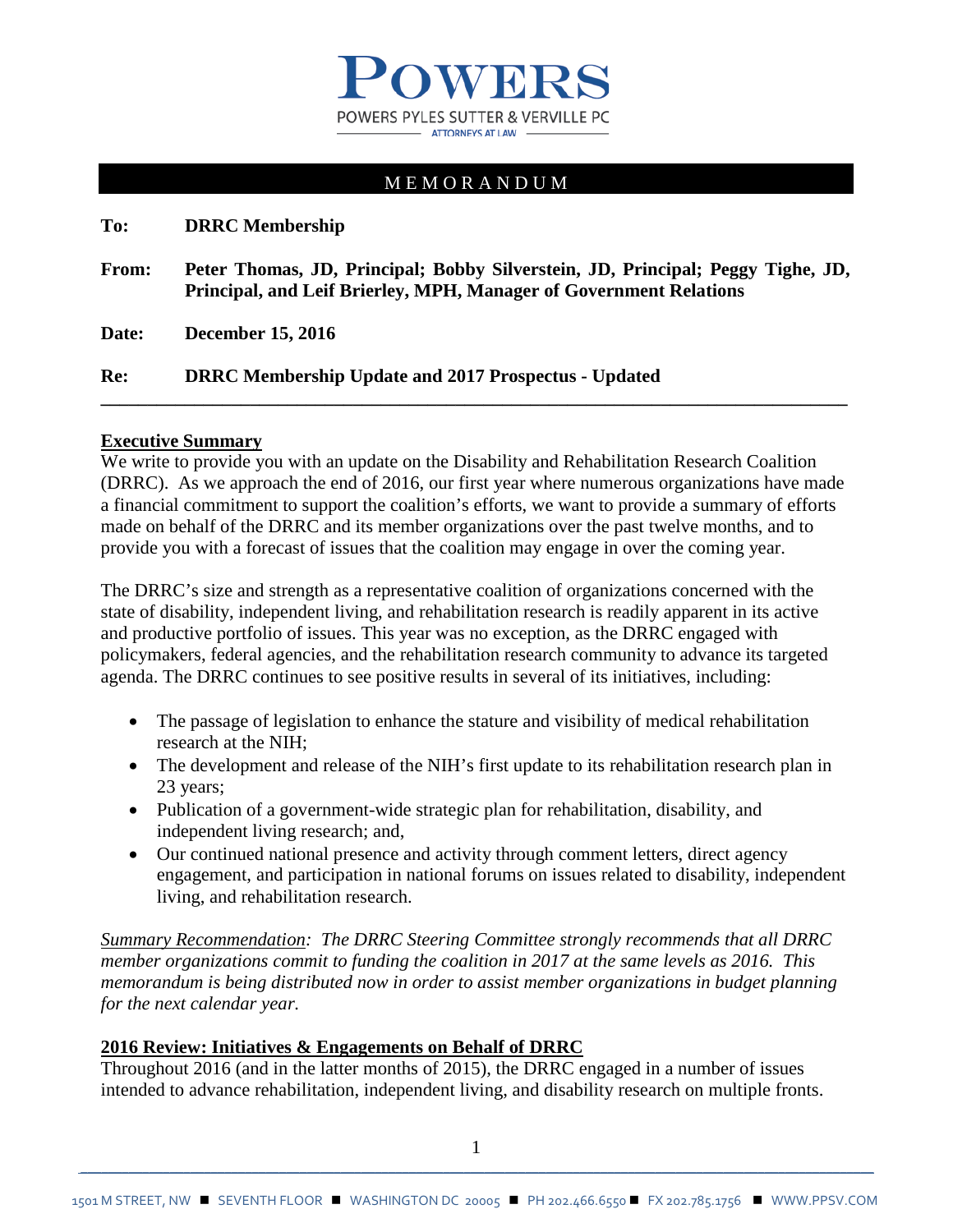

The following provides a summary of those initiatives and engagements conducted on behalf of the DRRC and its members.

# **1) S.800/H.R. 1631, the** *Enhancing the Stature and Visibility of Medical Rehabilitation Research at NIH Act*, **included as Section 2040 of the recently passed 21st Century Cures Act.**

In early December, Congress passed bipartisan legislation to enhance and better coordinate medical rehabilitation research at the National Institutes of Health (NIH) as part of the landmark 21st Century Cures Act. President Barack Obama signed the legislation into law on December 13, 2016. The rehabilitation research legislation, S.800/H.R. 1631, the Enhancing the Stature and Visibility of Medical Rehabilitation Research at the NIH Act, was included in Section 2040 of the Cures Act. Introduced in the House by Congressmen Gregg Harper (R-MS) and James Langevin (D-RI) and in the Senate by Senators Mark Kirk (R-IL) and Michael Bennet (D-CO), the bipartisan, bicameral legislation was fully supported by NIH officials, rehabilitation research organizations, clinical associations and disability and consumer groups. Overall, the legislation builds upon the conclusions and recommendations of an NIH Blue Ribbon Panel on Medical Rehabilitation Research, which issued a comprehensive report in January 2013.

DRRC members and staff led the effort to ensure the passage of S.800/H.R. 1631 by hosting a series of Hill visits with staff representing Members of Congress on the Senate Health, Labor, Pensions, and Education (HELP) committee and the House Committee on Energy and Commerce. Throughout the year, DRRC Steering Committee representatives from the American Academy of Physical Medicine & Rehabilitation, American Occupational Therapy Association, and the American Physical Therapy Association accompanied Powers law firm staff and conducted dozens of targeted Hill visits to advocate on behalf of the DRRC on S.800/H.R. 1631.

Due in part to the significant and targeted efforts of members of the DRRC and its staff, in February, the Senate HELP Committee marked up and passed out of committee the Senate version of the bill, S.800, as part of the initial package of noncontroversial bills included in the Committee's efforts to craft legislation to address NIH and FDA issues (dubbed " $21<sup>st</sup>$  Century Cures" or "Cures" for short in the House, and the "Innovation Act" in the Senate). DRRC's spring and summer meetings with Senate staffers were focused on obtaining support for the initiative while also gaining insight on how the bill might advance to passage.

In the House, H.R. 1631, the companion legislation to S.800, was also well received. Initially, we sought to enlist as many co-sponsors as possible to evidence the House's support for the legislation so that it might be included in any negotiated deal to merge the House's  $21<sup>st</sup>$  Century Cures bill with the Senate Innovation Act or be advanced as a stand-alone bill or via amendment. However, in September, we received intelligence that the House Energy & Commerce Committee would be possibly repackaging the entire Cures legislative package as a final push to encourage the Senate, which had not agreed on its complete legislative package, to act to pass the Cures legislation. Galvanized by this information, we and members of the DRRC Steering Committee made significant outreach to all member offices of the House Energy & Commerce committee, contacted our bill champions in both House of Congress, met with key committee staffers, and worked hard to include S.800 legislative text in the final Cures package.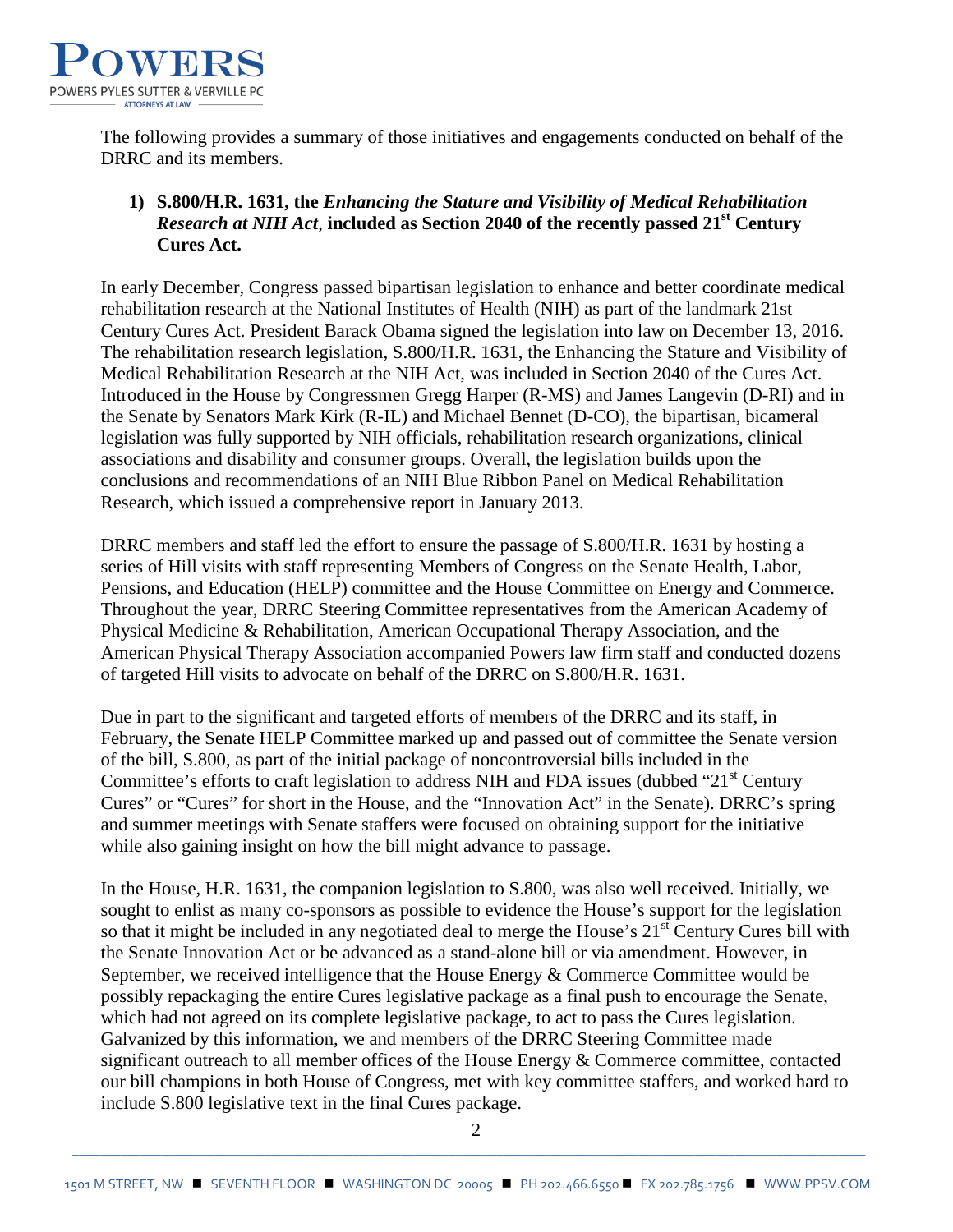

As a result of those efforts, our champions urged Committee staff to include the legislation in the final Cures package, noting that it was a priority for their members. As the final Cures draft bill was unveiled, we were excited to have the language from S.800 included in its entirety in the Cures Act. At a Congressional briefing on Capitol Hill organized by the American Physical Therapy Association and cohosted by members of the Disability and Rehabilitation Research Coalition (DRRC), Congressmen Harper and Langevin celebrated the bill's inclusion in the Cures Act. The Congressional briefing featured remarks by a panel representing patient, researcher, and government perspectives, highlighting not only the bill's passage, but the importance of disability, independent living, and rehabilitation research. The event was widely attended, and capped our successful efforts to advance this important legislation. As we turn to 2017, we look forward to continued involvement in advancing the state of disability, independent living, and rehabilitation research at the NIH.

#### **2) Recommendations Sent to the Presidential Candidates**

DRRC drafted and sent a position statement to the 2016 Presidential Candidates, advocating for a strong federal commitment to disability, independent living, and rehabilitation research. The DRRC submitted recommendations for improving the lives of Americans with disabilities by enhancing the federal commitment to disability, independent living, and rehabilitation research. Overall, 29 organizations signed on to the final documents, eclipsing the total of 21 organizations from the 2008 presidential campaign. The identical recommendations were sent to representatives for the Clinton and Trump presidential campaigns. Within those recommendations, the DRRC recommended that the Candidate support the development and implementation of a comprehensive research agenda for disability, independent living, and rehabilitation that will:

- Increase federal funding for disability, independent living, and rehabilitation research;
- Enhance the stature, visibility, and recognition of disability, independent living, and rehabilitation research across the federal agencies responsible for supporting this research;
- Improve the coordination, cooperation, and collaboration among federal agencies in supporting disability and rehabilitation research; and
- Increase support for efficacy research, comparative effectiveness research, health care disparities, research capacity, and knowledge translation pertaining to disability, independent living, and rehabilitation research.

We received responses that key health leaders in each campaign received our submissions and we are prepared to answer any questions they may have. In fact, the key Clinton contact is very familiar with the DRRC and its agenda, while the key Trump staffer was formerly a lobbyist with one of the DRRC steering committee groups and worked directly on S. 800 and H.R. 1631.

## **3) National Center for Medical Rehabilitation Research (NCMRR) Issues Updated Research Plan**

Over the past several years, the DRRC has worked to enhance the stature and visibility of rehabilitation research at the National Institutes of Health (NIH) through advocacy efforts directed at NIH officials and their staff, including interactions with NIH leadership (the Director of NIH and his staff), the Director of the Eunice Kennedy Shriver National Institute of Child Health and Human Development (NICHD) and his staff, the Director of NCMRR and his/her staff, the Medical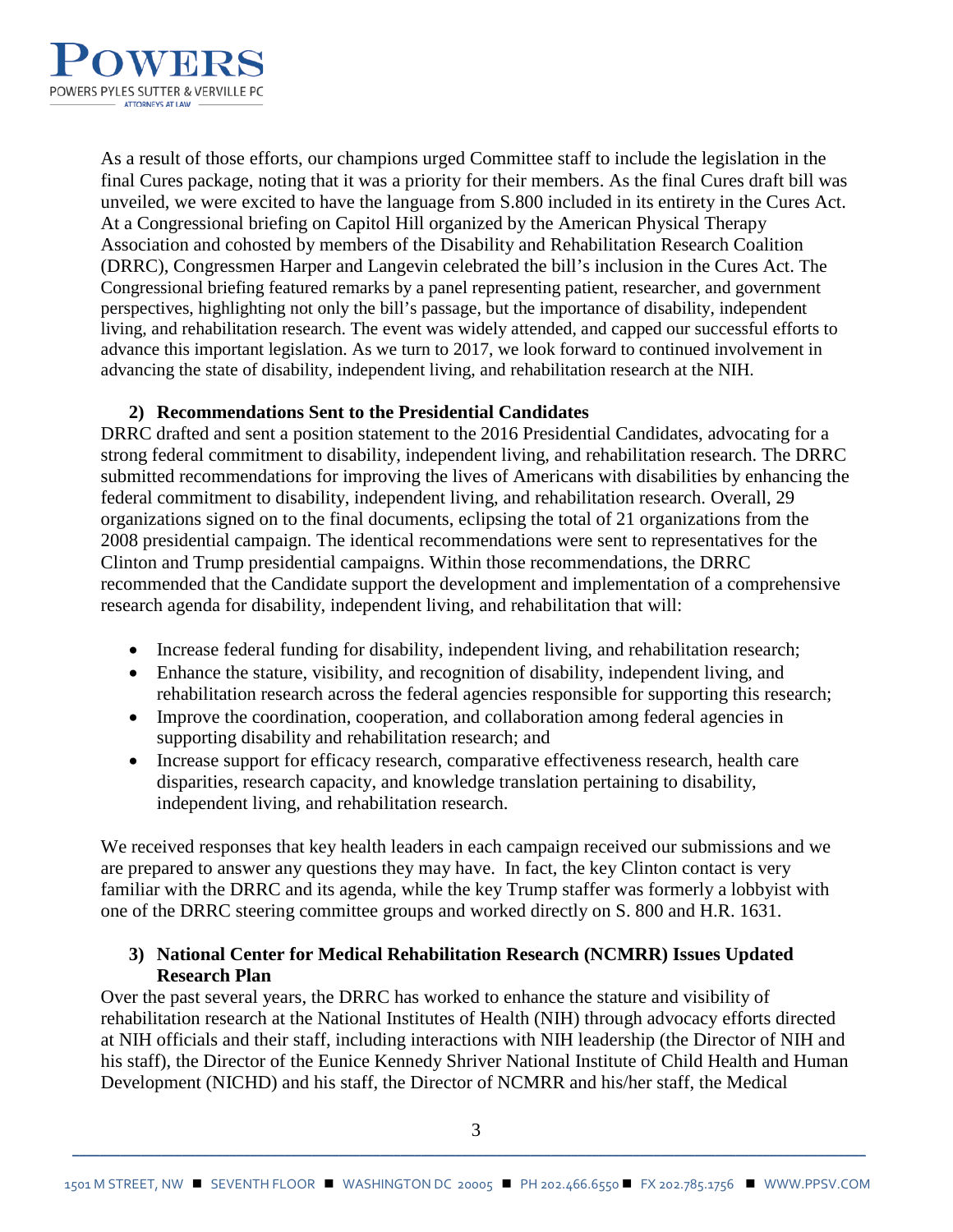

Rehabilitation Coordinating Committee, the National Advisory Board on Medical Rehabilitation Research, and other NIH Institutes and Centers as appropriate.

One particular way in which the DRRC has been engaged with the NIH has been through our efforts to encourage the NCMRR to update its research plan, which they had not done since 1993. Following an announcement in November of last year that they would be updating the research plan, DRRC was given the opportunity to help advise NIH during this process through a series of formal comments, and our attendance and participation at several in-person meetings. We submitted formal comments in December, 2015 and attended the NIH Conference on Rehabilitation Research at the NIH in May 2016, at which one session in particular, hosted by new NCMRR Director Alison Cernich, addressed the development of an NIH Rehabilitation Research Plan. DRRC staff consistently engaged with NCMRR/NIH staff throughout the development process, and ensured that DRRC's concerns and points of view were conveyed.

Following this significant activity, on September 14, 2016, NIH released its "*[Research Plan on](https://www.nichd.nih.gov/publications/pubs/Documents/NIH_ResearchPlan_Rehabilitation.pdf)  [Rehabilitation—Moving the Field](https://www.nichd.nih.gov/publications/pubs/Documents/NIH_ResearchPlan_Rehabilitation.pdf) Forward."* The Plan was developed by the *Eunice Kennedy Shriver* National Institute of Child Health and Human Development and the NIH Medical Rehabilitation Coordinating Committee. The original plan developed by NIH, "*Research Plan for the National Center for Medical Rehabilitation Research,*" was published in 1993.

The Plan was developed by the NICHD and the NIH Medical Rehabilitation Coordinating Committee, with input from DRRC and other stakeholders. Specifically, the DRRC submitted comments to the NIH on draft versions of the plan on multiple occasions over the past year. Additionally, DRRC arranged for Alison Cernich, the Director of the NCMRR, to join the November 9, 2016 monthly DRRC conference call to discuss the new Research Plan.

# **4) Rehabilitation Research at NIH: Moving the Field Forward Conference**

On May 25 and 26, 2016, the NCMRR, National Institute of Neurological Disorders and Stroke, National Institute on Nursing Research, and the National Institute of Biomedical Imaging and Bioengineering held a [conference](https://www.nichd.nih.gov/about/meetings/2016/Pages/052516.aspx) on rehabilitation research. The intent of the conference was to:

- Address the full scope of the rehabilitation research portfolio at the NIH;
- Highlight accomplishments and advances that have resulted from NIH-sponsored projects and programs; and
- Provide the scientific community and the public an opportunity to provide input in the development of the recommendations for the NIH Rehabilitation Research Plan.

DRRC staff and multiple DRRC members attended and participated in this significant rehabilitation research conference, which attracted over 500 participants and showcased to senior NIH officials the enthusiasm and productivity of the rehabilitation research community.

#### **5) Submission of Comments on Behalf of DRRC Addressing NIDILRR NPRM**

On February 19, 2016, the DRRC submitted comments on the Proposed Rule for the National Institute on Disability, Independent Living, and Rehabilitation Research (NIDILRR) (RIN 0985-AA12). The Proposed Rule implemented the Workforce Innovation and Opportunity Act of 2014 (Pub. L. 113–128), which made significant changes to Title II (Research) of the Rehabilitation Act of 1973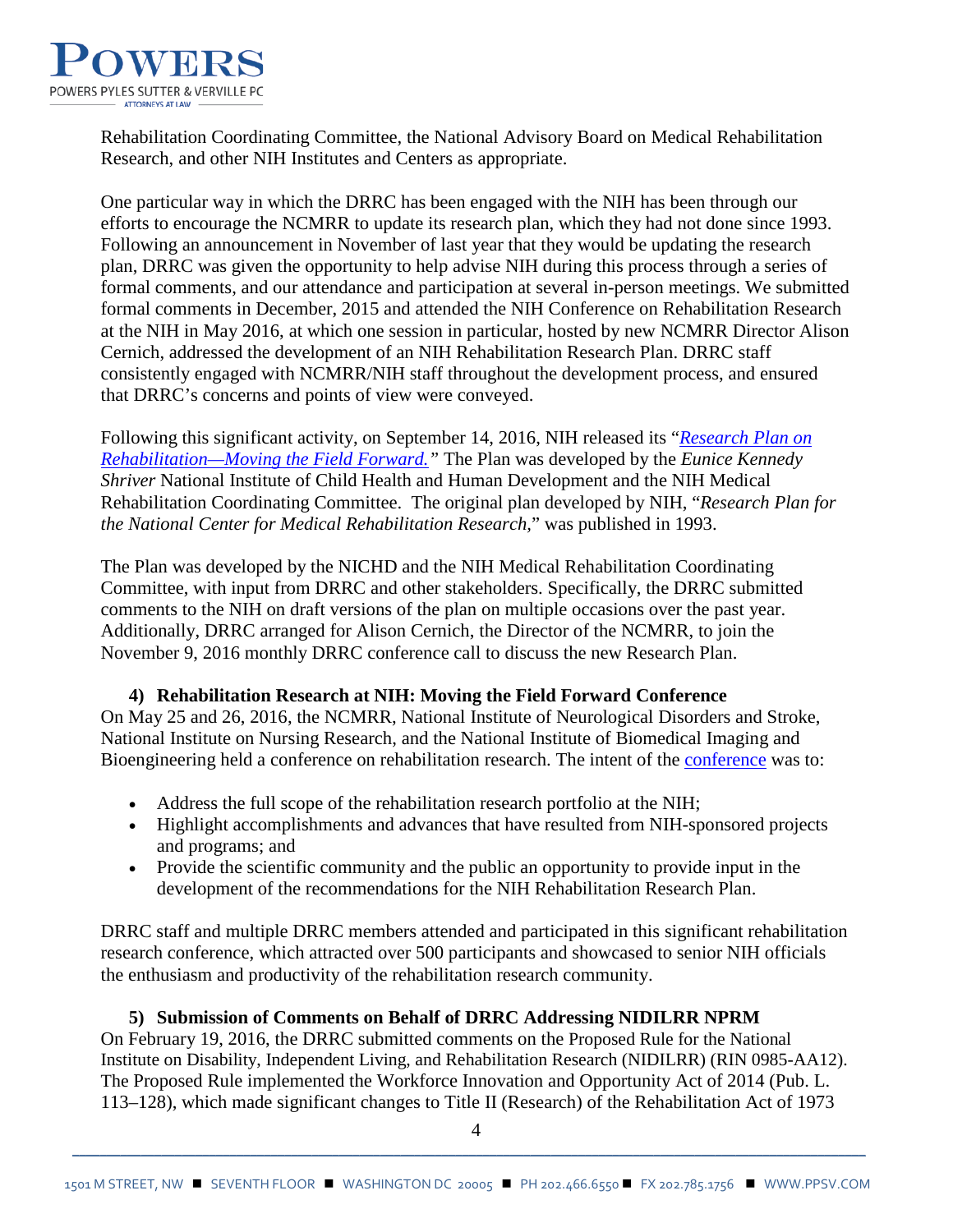

(Pub. L. 93-112). It also implemented the transfer of the NIDILRR from the Department of Education to the Department of Health and Human Services (Administration for Community Living).

In our comments, DRRC offered support for several key streamlining and regulatory changes made to NIDILRR regulations and HHS policies, while also voicing our concerns over some aspects of the program. In particular, our comments reflected the following:

#### "We support:

- (1) The consolidation of the NIDILRR regulations into a single part and alignment of the NIDILRR regulations with the statute and HHS policies.
- (2) The elimination of unnecessary regulatory language that already exists in other documents, such as the application materials or terms and conditions of grant awards.
- (3) Largely retaining appropriate language from the existing Department of Education regulations.

However, given the proposed streamlining of the regulations, we expressed concern that an entity potentially eligible for an award under a NIDILRR program that had little or no experience applying for funding may no longer be able to rely on the regulation to determine whether and how to apply for NIDILRR funding. We recommended that the NIDILRR website be updated to include specific information or hyperlinks to materials that would explain the process for applying for funding so that such an entity could make an informed decision about whether and how to apply for NIDILRR funding."

#### **6) Multiple Comments on Interagency Committee on Disability Research (ICDR) Government-Wide Strategic Plan Submitted and Plan Development Monitored**

DRRC provided a response to the materials shared with individuals participating in the ICDR Strategic Plan—Stakeholder Input Webinars held on November 4 and 5, 2015. By way of background, the Workforce Innovation and Opportunity Act (WIOA) (Public Law 113-128) required the ICDR to develop a comprehensive government-wide strategic plan for disability, independent living, and rehabilitation research. The plan was required to include:

- A description of measureable goals and objectives with agency resources, timetables and responsible persons
- Research priorities and recommendations
- Development and maintenance of searchable government wide inventory of research
- Guiding principles for conducting and administering research across agencies
- Summary of underemphasized and duplicative areas of research

The DRRC provided comments in both November, 2015 and March, 2016, highlighting several key issues and concerns that we hoped the ICDR Strategic Plan would address. In particular, the DRRC comments highlighted our concerns that the materials presented at the webinars and the processes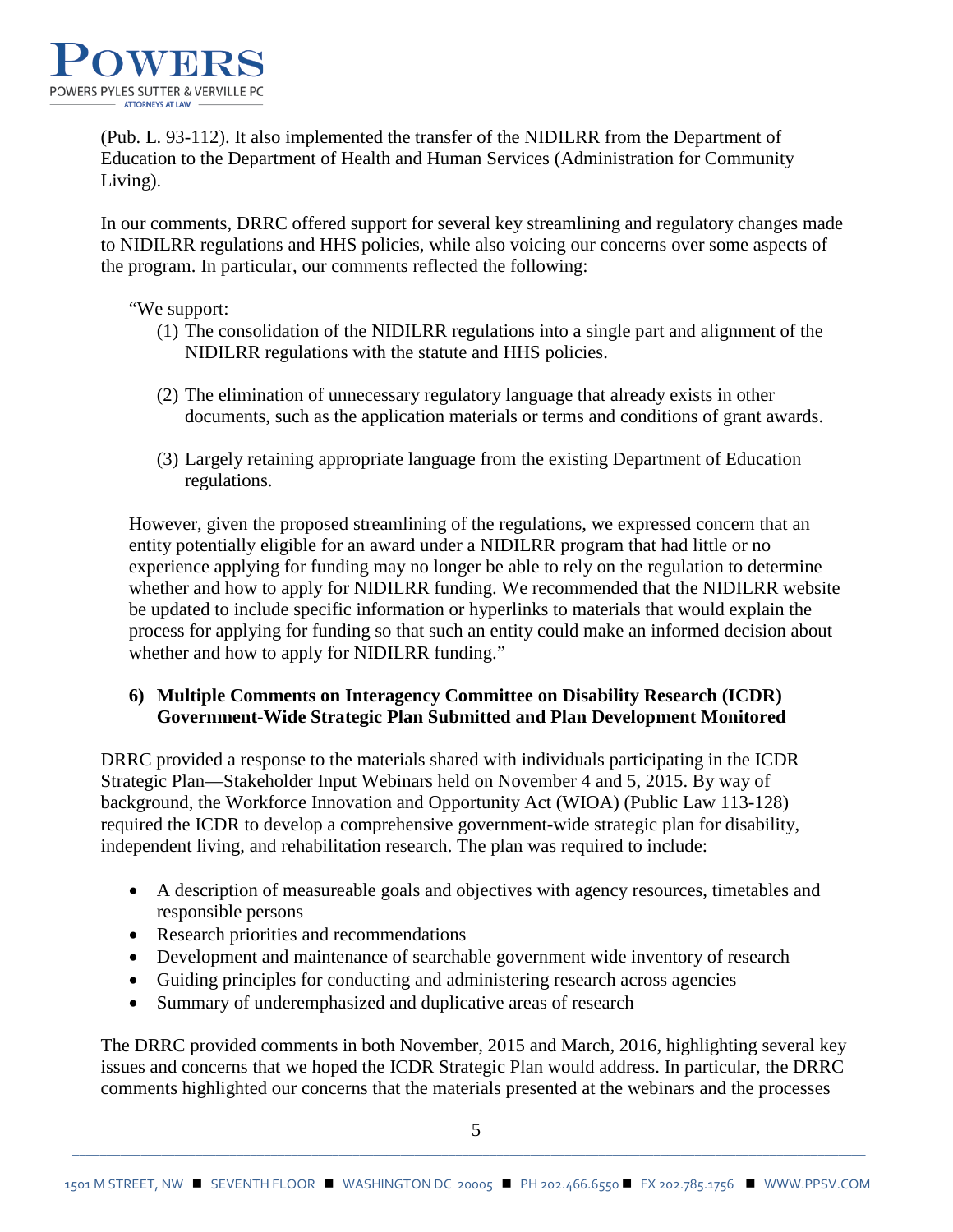

used to secure stakeholder input did not adequately effectuate congressional intent. To that effect, we submitted detailed questions calling upon the ICDR to consider more specifically many aspects of the law that they were responding to, particularly in the research domain of "health and function" research.

The DRRC also submitted in its comments a request to meet with ICDR leadership to discuss how best to proceed in effectuating congressional intent and to ensure the development and implementation of a comprehensive, government-wide strategic plan for disability, independent living, and rehabilitation research that would contribute to the improvement of the employment, health and function, and community participation of people with disabilities.

## **7) Call for Rehab Researchers to Participate in Study Sections**

Most recently, the DRRC has established its process for gaining participation from disability, independent living, and rehabilitation researchers in the field in study sections at the NIH and other federal agencies. The DRRC Alert and call for action was issued in October, 2016. The anticipated, resulting database will allow the research, consumer, and clinical communities to better engage with the federal agencies on grant reviews and study sections that determine which projects receive federal funding in the area of rehabilitation, disability, and independent living. The request also applies to clinicians who have a research interest and consumers who would be good candidates to represent the patient perspective in research grant reviews.

## **8) Managing the DRRC and Engaging Its Membership**

Powers staff have continued managing the DRRC, including planning and facilitating monthly calls of DRRC members to provide information and resources; seeking input and approval on draft advocacy documents, letters to policymakers, and other advocacy efforts; and focusing special attention on the continued development of active consumer/disability engagement in research policy issues. Powers staff invest significant time and resources into addressing the needs and issues of this coalition. The full DRRC membership convenes by phone each month.

# **PROSPECTUS: 2017**

As we approach the end of 2016 and throughout 2017, the DRRC anticipates continued engagement on a number of fronts related to disability, independent living, and rehabilitation research. 2017 will feature not only a new President, Administration, and Congress, but an opportunity to highlight the importance of disability, independent living, and rehabilitation research before a new audience. Several continuing issues provide opportunities for the DRRC to have an active hand in the shaping of disability, independent living, and rehabilitation research policy and activity at the national level. Those include:

- Significant work to maintain our positive engagement with the NIH, the National Center for Medical Rehabilitation Research (NCMRR), and the Eunice Kennedy Shriver National Institute of Child Health and Human Development (NICHD), especially given the passage of S.800, to ensure that the legislation is properly implemented and coordinated.
- Outreach to other important federal rehabilitation research centers, including the National Institute on Disability, Independent Living, and Rehabilitation Research (NIDILRR), the